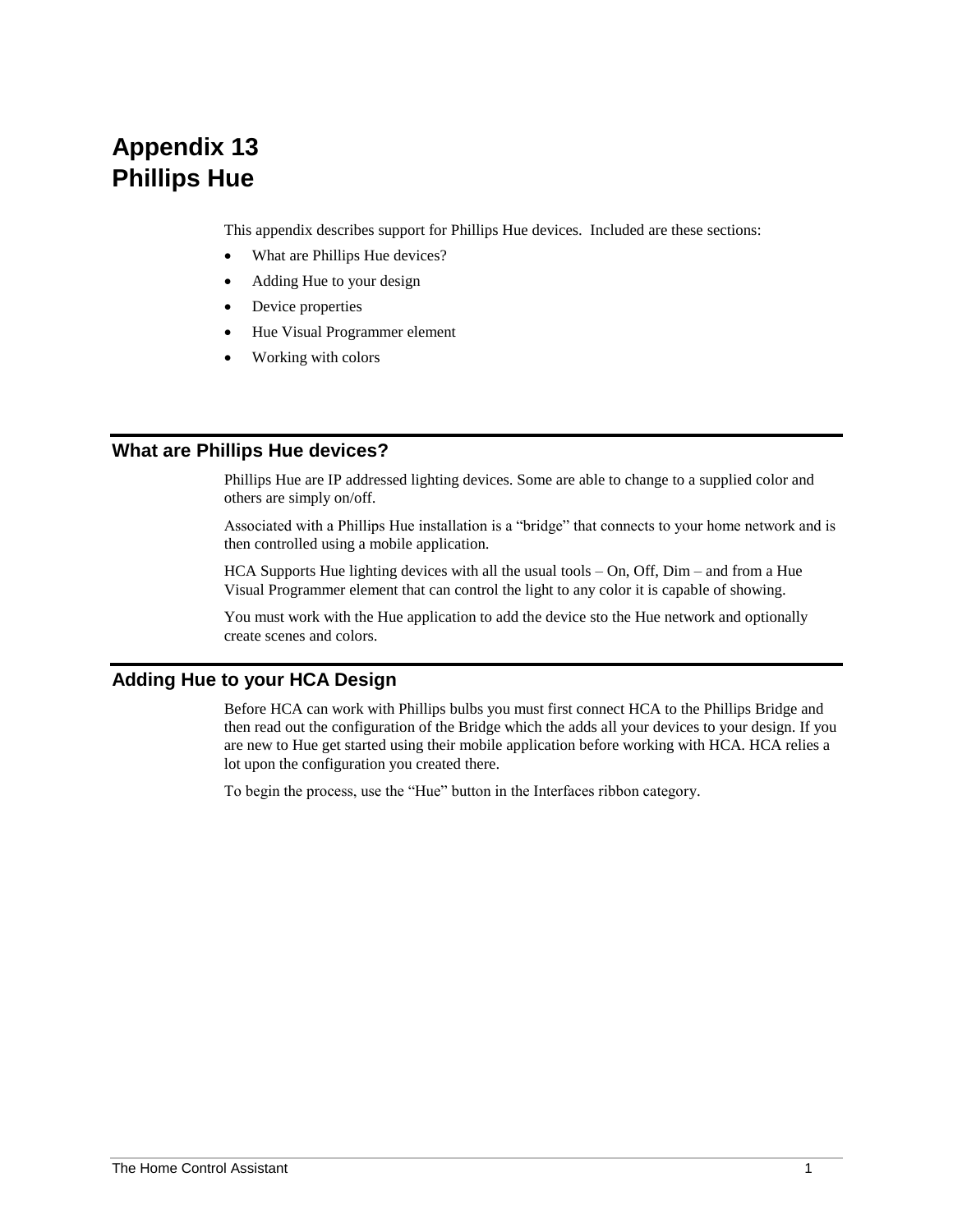| <b>Hue</b>                                                                                                                                                         |                                                                                                                                                                                                             |  |  |  |  |  |
|--------------------------------------------------------------------------------------------------------------------------------------------------------------------|-------------------------------------------------------------------------------------------------------------------------------------------------------------------------------------------------------------|--|--|--|--|--|
| IJе                                                                                                                                                                | In order to use Hue lights in your design you have to first discover or enter the address of the HCABridge.<br>The next step is to grant HCA access and then you can load your devices, groups, and scenes. |  |  |  |  |  |
| Step 1<br>Bridge IP Address:                                                                                                                                       | 192 . 168 . 0 . 115<br><b>Find Bridge</b>                                                                                                                                                                   |  |  |  |  |  |
| Step 2                                                                                                                                                             | Access Code: Ixg5U6obh9ncvVwvcK5yRYoR59ZXwUARn6sdC3mV<br><b>Grant HCA Access</b>                                                                                                                            |  |  |  |  |  |
| Step 3<br>You should perform this operation any rime you have added a new device, group, or scene or made changes to them.<br>Load Hue Devices, Groups, and Scenes |                                                                                                                                                                                                             |  |  |  |  |  |
| T Enable Hue Log                                                                                                                                                   | Close                                                                                                                                                                                                       |  |  |  |  |  |

Follow the steps in the dialog. The "Find" operation works only if the Hue Bridge has been powered on for a while. The "Grant HCA Access" asks you to tap the button on the top of the Hue Bridge and then it will authorize HCA and generate an access code which the dialog displays.

Hue has the concept of a "groups" which maps closely to the HCA room concept. When devices are read from the Bridge configuration they are placed in rooms of the same name as you put them in using the Hue application. Once the devices are added you can move them or rename them in HCA. If you make any changes to devices or scenes you should rerun the "Load Hue Devices" action again and HCA captures any new devices, scenes, or groups. Any existing devices even if renamed or moved in HCA are not duplicated only updated.

#### **Device Properties**

Once a device is added it gets a "Hue" tab in the device properties to show the Hue information. All of it is read-only.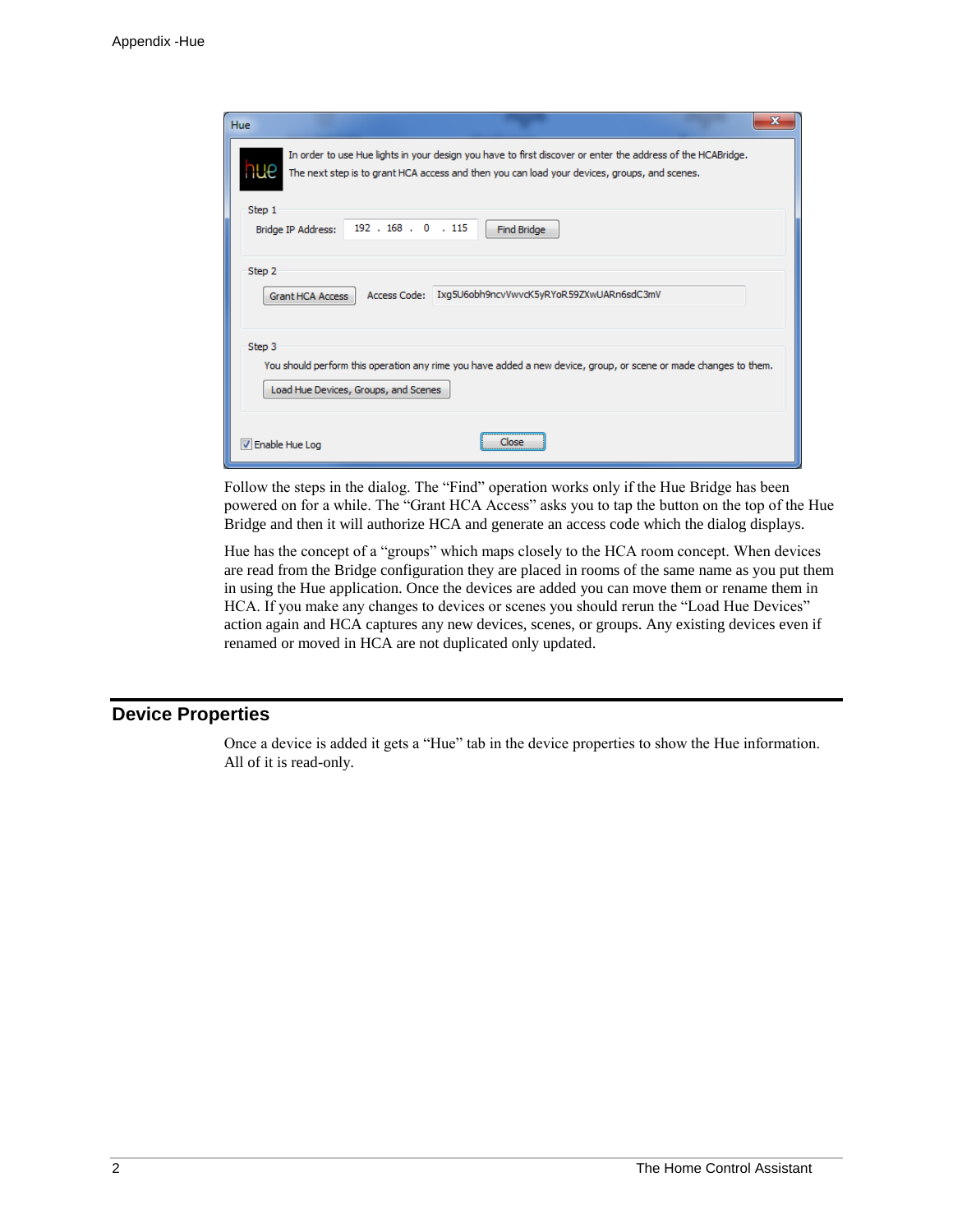| "office - Near desk light" Properties |                      |     |                     |      |         |     |                    |            |             | $\overline{\mathbf{x}}$ |
|---------------------------------------|----------------------|-----|---------------------|------|---------|-----|--------------------|------------|-------------|-------------------------|
| Notes<br>Name                         | Type<br>Room         | Hue | Restart<br>Triggers | Icon | Display | Log | Schedule<br>Groups | References | Power Track | Green                   |
| Device Id:                            | $\overline{4}$       |     |                     |      |         |     |                    |            |             |                         |
| Name:                                 | Near desk light      |     |                     |      |         |     |                    |            |             |                         |
| Room:                                 | office               |     |                     |      |         |     |                    |            |             |                         |
| Manufacturer:                         | Philips              |     |                     |      |         |     |                    |            |             |                         |
| Model:                                | <b>LCT014</b>        |     |                     |      |         |     |                    |            |             |                         |
| Type:                                 | Extended color light |     |                     |      |         |     |                    |            |             |                         |
| Version:                              | 1.15.2_r19181        |     |                     |      |         |     |                    |            |             |                         |
| When Added:                           | 2/20/2017 11:00 AM   |     |                     |      |         |     |                    |            |             |                         |
|                                       |                      |     |                     |      |         |     |                    |            |             |                         |
|                                       |                      |     |                     |      |         |     |                    |            |             |                         |
|                                       |                      |     |                     |      |         |     |                    |            |             |                         |
|                                       |                      |     |                     |      |         |     |                    |            |             |                         |
|                                       |                      |     |                     |      |         |     |                    |            |             |                         |
|                                       |                      |     |                     |      |         |     |                    |            |             |                         |
|                                       |                      |     |                     |      |         |     |                    |            |             |                         |
|                                       |                      |     |                     |      |         |     |                    |            |             |                         |
|                                       |                      |     |                     |      |         |     |                    |            |             |                         |
|                                       |                      |     |                     |      |         |     |                    | OK         |             | Cancel                  |

Hue lights are like lights of any other protocol – you can control them ON, Off, Dim from a schedule or program. Auto Off and the Room operations all work as expected.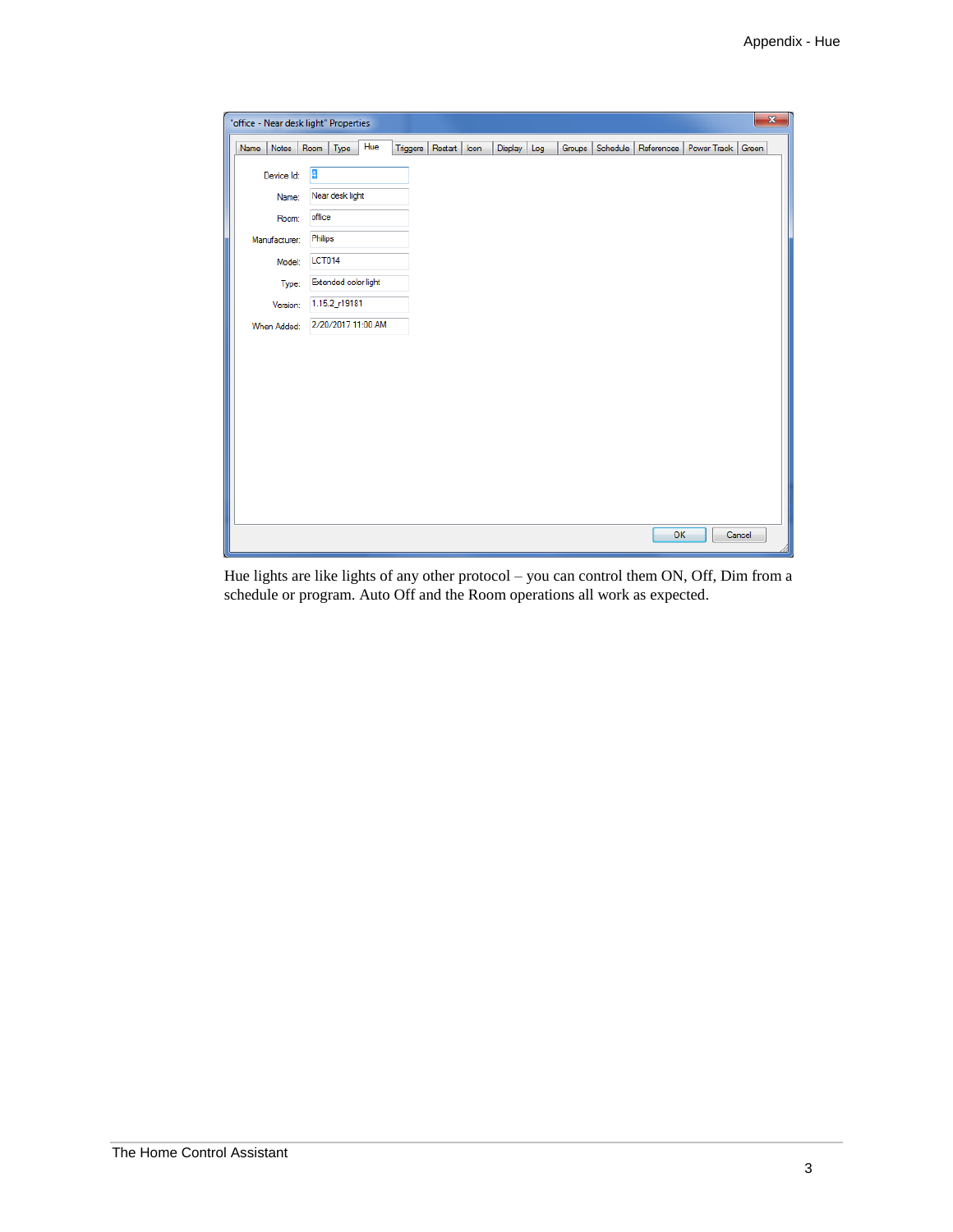# **Hue Visual Programmer Element**

In addition to the simple on, off, and dim operations targeting Hue devices, you can also control them using the Hue Visual Programmer element.

| $\mathbf{x}$<br>Hue Properties                            |  |  |  |  |  |
|-----------------------------------------------------------|--|--|--|--|--|
| This element controls a Hue Light<br>nue                  |  |  |  |  |  |
| Device Op                                                 |  |  |  |  |  |
| Test Area - Lights<br>Device:<br>$\overline{\phantom{a}}$ |  |  |  |  |  |
| C Light On                                                |  |  |  |  |  |
| <b>Uight Off</b>                                          |  |  |  |  |  |
| $\frac{\triangle}{\tau}$<br>Change Percent<br>100         |  |  |  |  |  |
| Colors<br>Artic<br>Change Color<br>Ψ                      |  |  |  |  |  |
| Scene Op                                                  |  |  |  |  |  |
| Control Group to Scene                                    |  |  |  |  |  |
| office<br>Group:<br>▼                                     |  |  |  |  |  |
| Scene:<br>Savanna sunset<br>▼                             |  |  |  |  |  |
| ÷<br>Percent: 20                                          |  |  |  |  |  |
| Timeout                                                   |  |  |  |  |  |
| $\frac{4}{x}$ Seconds<br>Timeout <sub>2</sub>             |  |  |  |  |  |
| O On timeout continue with next element                   |  |  |  |  |  |
| Continue at connector element<br>$\frac{1}{\sqrt{2}}$     |  |  |  |  |  |
| OK<br>Cancel                                              |  |  |  |  |  |

As you can see there are device and group operations. A device can be controlled on, off, to a level, or to a color.

Color in the Hue world is complex and here are recommendations on how to handle it: If possible, use the Hue app to create scenes and use them in HCA. It is easy to create and modify scenes and quick for HCA to activate them.